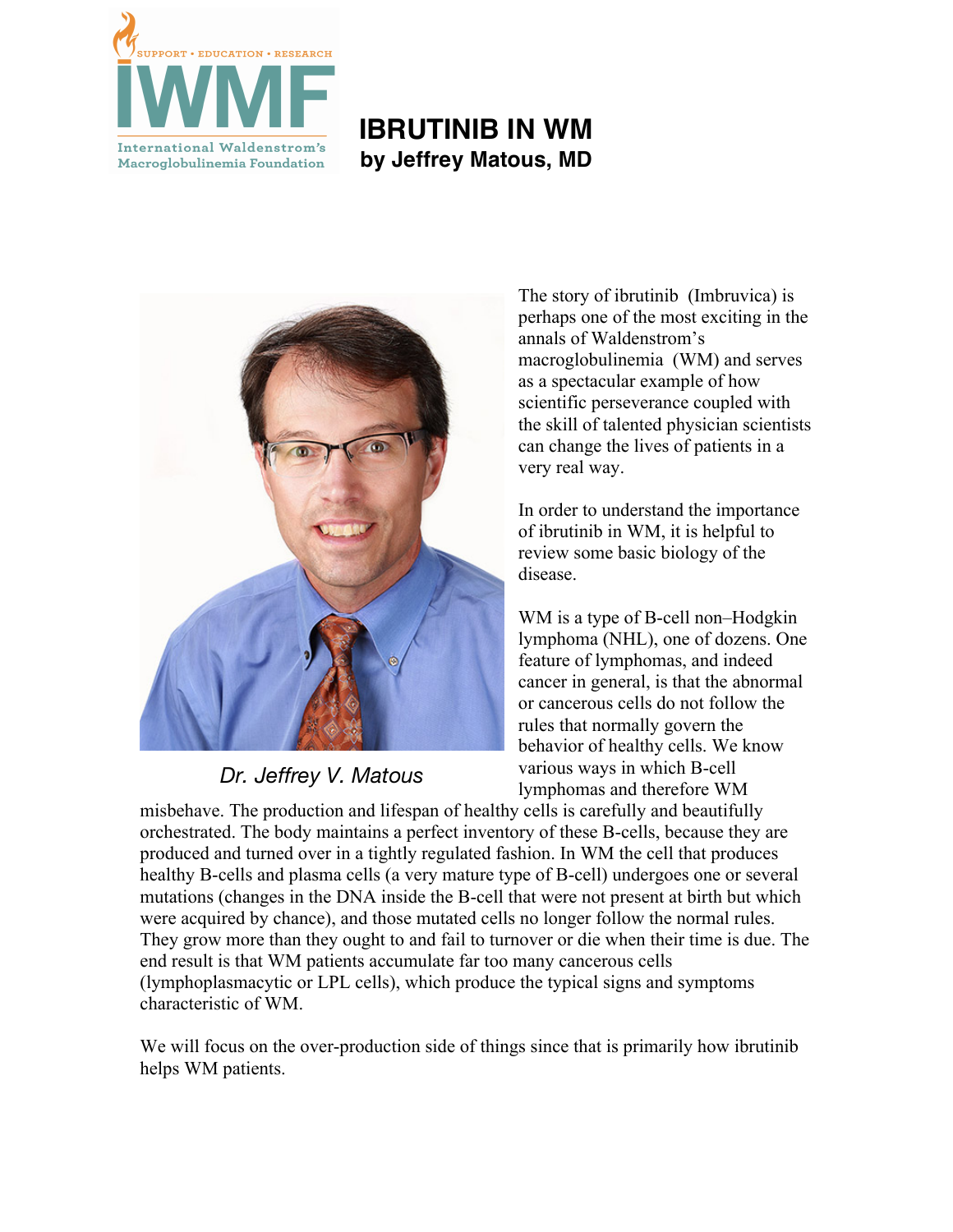This abnormal behavior is largely influenced by a series of molecular steps, the end result of which is to grow and divide uncontrollably. Think of a row of dominoes. The first domino is outside the WM cell (a "receptor") but most of them are inside the cell ("intracellular signaling pathways") and connect all the way to the core or nucleus of the cell, where the chain of falling dominoes results in changes in the DNA – which make the cell cancerous. In WM and other B-cell lymphomas, there are a few critical paths of dominoes, and the problem is that the dominoes tip over *on their own, and just keep doing so*. The scientific term for this is "constitutively activated," that is "always turned on."

The reader may be asking what any of this has to do with ibrutinib. There is a critical protein, specifically an enzyme, inside B-cells called BTK (Bruton's tyrosine kinase) that is involved in the growth and development of normal B-cells. In several B-cell cancers, including WM, there is too much of it, and this is a big part of what fuels those dominoes to keep tipping over, causing the cancer cells to be overproduced. There is also an important molecule called the B-cell receptor (BCR) sitting on the outside or surface of the cell, and in these cancers it is always turned on when it shouldn't be. *BTK helps translate that message* (domino effect) to the DNA inside the nucleus. In other B-cell cancers such as chronic lymphocytic leukemia (CLL), it has long been recognized that inhibiting BTK can kill the cancer cell (apoptosis). Ibrutinib inhibits BTK, was tested in CLL and in another B-cell blood cancer called mantle cell lymphoma, shown to be effective, and subsequently approved by the US Food and Drug Administration for those cancers.

None of this went unnoticed by Dr. Steve Treon at Dana-Farber Cancer Institute in Boston. Dr. Treon and his group made the most important discovery to date in WM when they found a mutation in a gene called MYD88, which was present in virtually every individual with WM. It turns out that MYD88 is one of those critical proteins inside certain cells that helps those cells over-produce when mutated. MYD88 does this by associating with a lot of other proteins inside the cell, including BTK! Dr. Treon then postulated that perhaps inhibiting BTK (ibrutinib was out there being studied in other blood cancers) might help WM patients, and he designed a clinical trial to address that question.

Dr. Treon, along with collaborators at Stanford University and Memorial Sloan Kettering, treated WM patients who had experienced a relapse after having had at least one previous chemotherapy treatment with 420 mg daily of ibrutinib.

Beginning in May 2012, 63 patients were enrolled in this clinical trial. It is important to understand what kind of WM patient was treated in this study. All patients had previously been treated for WM. They could not be too ill or too frail and had to have reasonably healthy blood counts. They could not have been taking a blood thinner called warfarin. They could not have lymphoma in the central nervous system.

The results were impressive and published in the *New England Journal of Medicine* in 2015. By one month most patients were showing a benefit. Nine of out 10 patients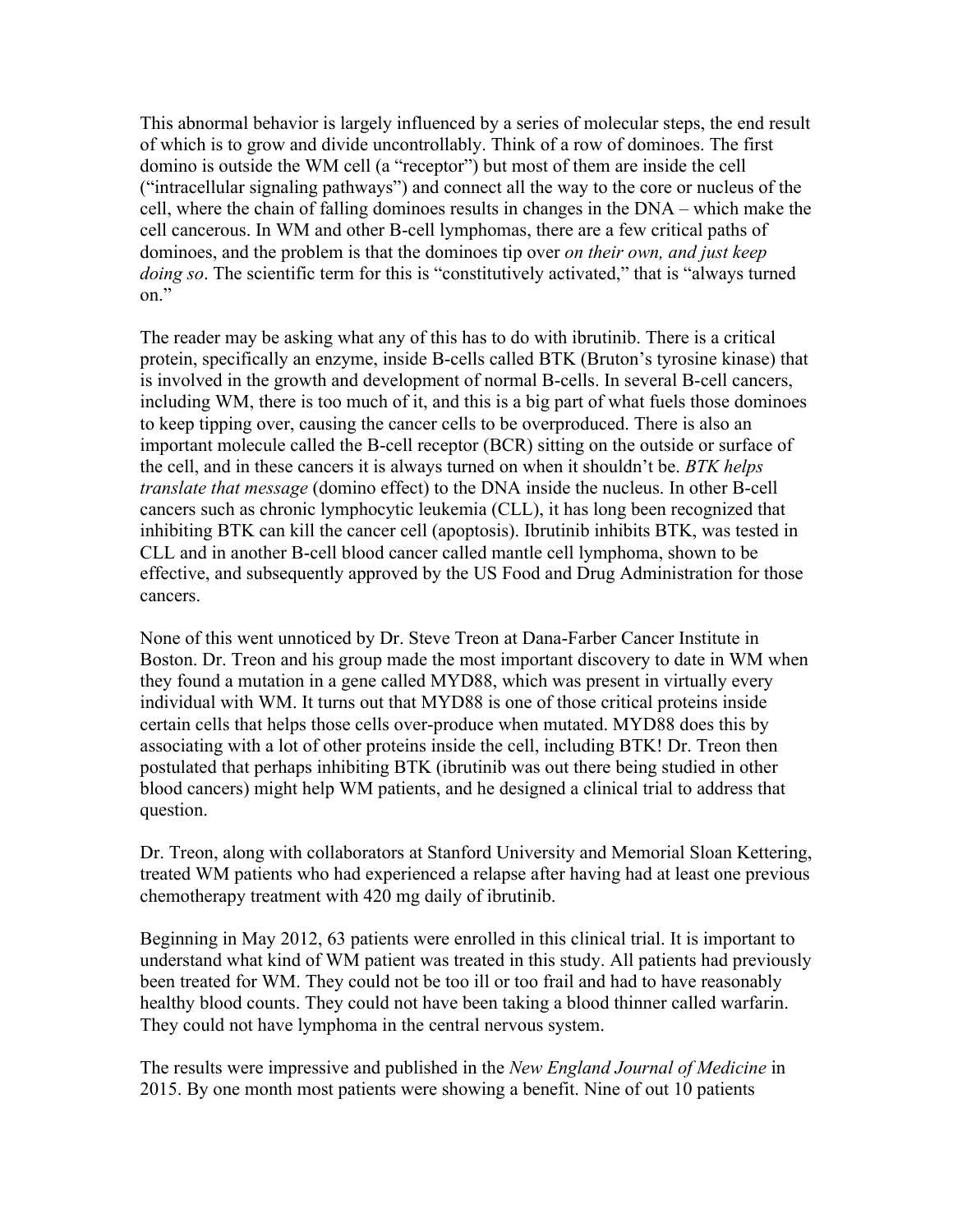responded favorably to ibrutinib, and 7 out of 10 had a dramatic improvement. IgM levels plummeted in most patients, and those who were anemic generally had a noticeable improvement in their anemia and energy levels. Side effects were generally mild and the drug was well tolerated. The drug was continued so long as it was working and side effects were acceptable.

Dr. Treon and colleagues further showed that by determining the status of two critical mutations in their patients – MYD88 and CXCR4 – they could define those patients more likely to benefit from ibrutinib treatment. The patients who had a mutation in MYD88 but not CXCR4 did the best, followed by those who had mutations in both MYD88 and CXCR4. The latter group had a lower chance of a really good remission and it took longer to see the maximal benefit. This work led to FDA, Canadian, and European Commission approval of ibrutinib not only for those patients who had been previously treated and experienced a relapse, but also for patients who had never had treatments.

## WM PATIENTS HAVE MANY QUESTIONS ABOUT IBRUTINIB

Because of the increasing clinical use of ibrutinib in WM and the fact that we are now gaining more experience with it, patients who are already on the drug or who are considering starting it have many questions. I have attempted to provide answers to some of the most common ones asked by patients in my practice, on IWMF-Talk, and at the recent IWMF Educational Forum.

#### **General Questions about Taking Ibrutinib**

#### *What is the dose of ibrutinib?*

The recommended dose is 3 capsules (140 mg each) daily taken all at once (total 420 mg). Ibrutinib can be taken with or without food with a glass of water at roughly the same time each day. Some patients prefer it earlier or later the day depending on side effects such as nausea or dizziness, and it is OK to switch – just try to be consistent.

## *Is 420 mg really important? Don't lesser doses of ibrutinib work just as well and have fewer side effects?*

We really believe that in order for the drug to most efficiently work against BTK, 420 mg is strongly recommended. The scientific reason for this relates to a concept called "BTK occupancy," which basically means that you want to use enough of the drug to effectively block the BTK sites in the B-cells. Some patients require reductions of the dose due to side effects but we try and give the full 420 mg whenever possible. In a recent study called iNNOVATE, few patients required modification of the dose, and the most common reasons for doing so related to gastrointestinal side effects.

#### *Is ibrutinib the best initial treatment or mostly used for relapsed WM?*

Almost all of the data supporting the use of ibrutinib come from studying it in patients with relapsed WM. That is, they have had prior chemotherapy for WM. That is generally how I use it. Outside of a clinical trial, I will consider it as initial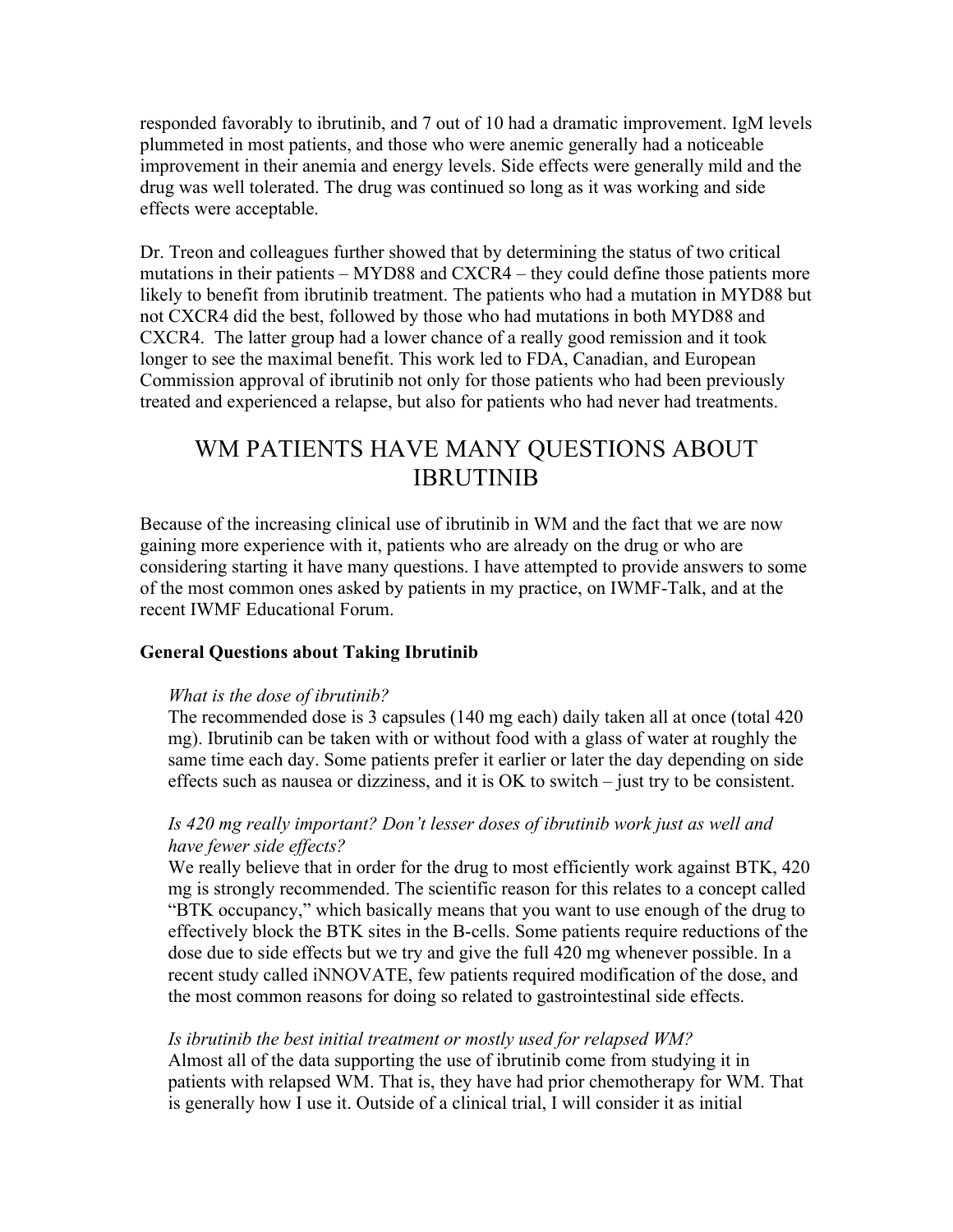treatment for older, frailer WM patients who, following my assessment, appear to be able to tolerate the drug.

#### *Once I start ibrutinib do I have to take it forever?*

Right now we believe that as long as the drug is working and tolerated it ought to be continued indefinitely. Ibrutinib works a little bit like a light switch – when the drug is stopped all the lights are turned back on, and we have seen patients who stop the drug experience fairly rapid rises in their IgM levels.

#### *Is ibrutinib ever combined with other chemotherapy treatments?*

It was approved by the regulatory agencies to be used as a single agent, all by itself. Clinical trials are addressing combination usage. One large study is testing ibrutinib in combination with rituximab. We will see more combinations being studied in the future.

## *Do I need to inform my doctor if I am taking herbal or alternative treatments when I am also on ibrutinib?*

Absolutely! Many supplements (such as ginkgo biloba) can lessen the benefits of ibrutinib, and some (such as fish oil) can increase the risk of side effects.

## *I have heard that I have to know my MYD88 and CXCR4 mutational status before I can start ibrutinib? Is that really true?*

This is a point of debate among WM specialists. We know that WM patients who have mutated MYD88 and unmutated CXCR4 respond best to the drug, but to be honest, I try the drug to see if it works. Other WM docs like to test for those mutations first.

## **Important Information to Know When You Are Taking Ibrutinib**

*Do I need to temporarily stop ibrutinib when I undergo surgery or other procedures?* Yes. For minor procedures withhold the drug for 3 days before and 3 days after the procedure. For major surgery we make it 7 days before and 7 days after. These are general recommendations, and other physicians make have slightly different ones.

*Are there any foods which should be avoided when I am on ibrutinib?* We recommend avoiding grapefruit, star fruit, and Seville oranges at all times while you are on ibrutinib. They make the ibrutinib too strong and could significantly increase side effects. St. John's wort theoretically could lessen the effectiveness of ibrutinib.

## *I have arthritic pain and take NSAIDs (such as ibuprofen). Is it safe to take NSAIDs with ibrutinib?*

This is a tough one. These drugs can act as blood thinners and must be used with caution and only with the approval of your physician.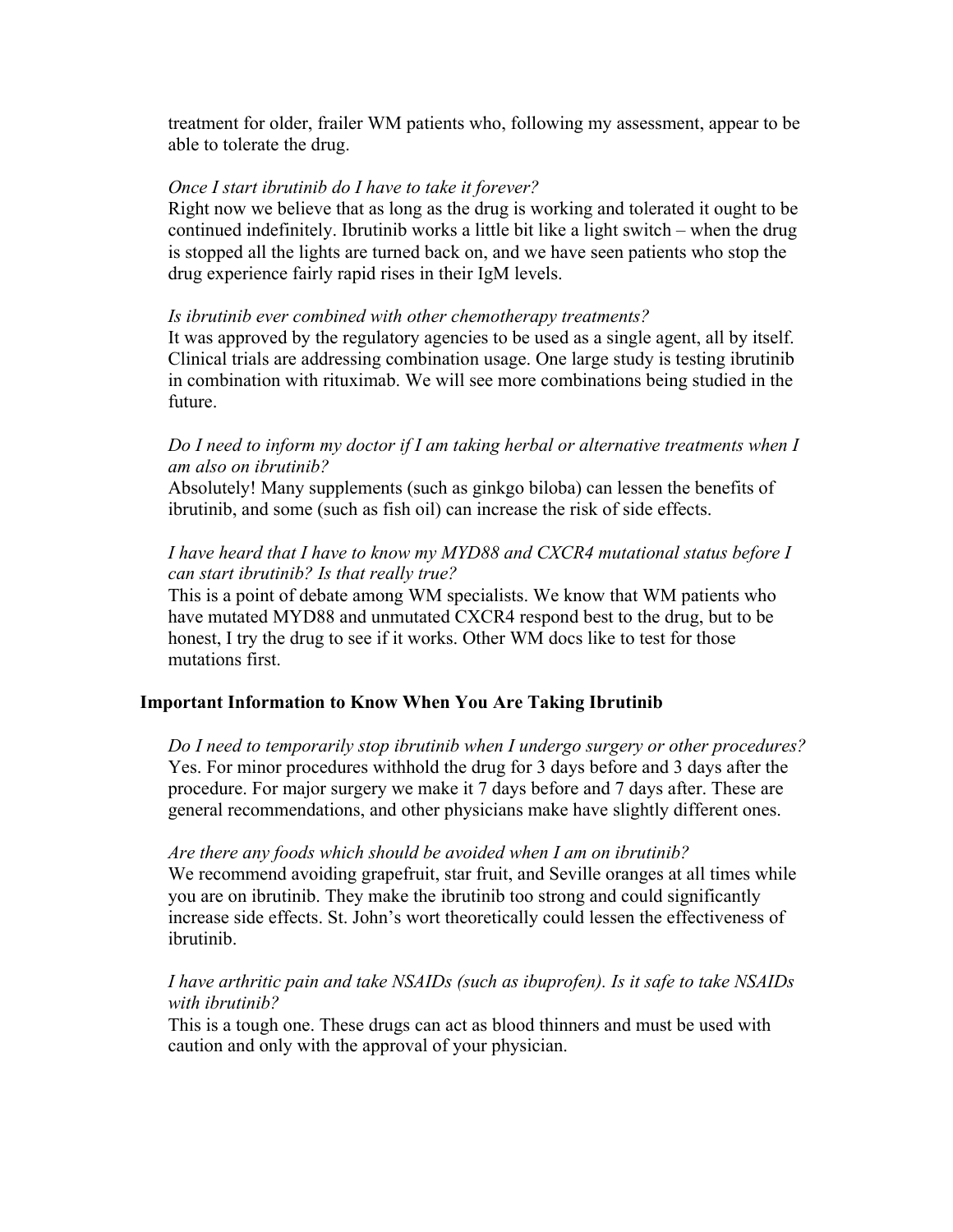## **Side Effects of Ibrutinib**

*What are the most common side effects of ibrutinib?*

- 1. Rash or cracked brittle nails
- 2. Diarrhea (~40%, rarely severe), decreased appetite, heartburn
- 3. Bleeding or bruising
- 4. Atrial fibrillation (not so common,  $\sim$ 5%)
- 5. Lowering of normal blood counts
- 6. Aches and pains
- 7. Dizziness  $(\sim 10\%)$
- 8. Tiredness

## *Tell me more about bruising and bleeding caused by ibrutinib. If my doctor wants me to take blood thinners (for a blood clot history) are there any I can take when I am also on ibrutinib?*

Ibrutinib has blood-thinning properties resembling aspirin. Some patients experience a lot of bruising on ibrutinib whereas others have absolutely none. In the most important clinical trials with ibrutinib, patients taking warfarin were not allowed to participate in the study. I tend to avoid warfarin and if need be use other types of blood thinners for patients who require them. I do not start ibrutinib in patients with a history of blood clots until I know that they are stable and can tolerate their blood thinner.

#### *Can ibrutinib cause or worsen high blood pressure?*

I think it does and can even cause it in patients who have been on the drug a long time. It can be managed in many ways, including the normally used blood pressure medications.

## *Can ibrutinib cause atrial fibrillation? If I had atrial fibrillation in the past, is it safe for me to take ibrutinib?*

It can cause atrial fibrillation but the risk is low, about 5%. Patients with a history of previous atrial fibrillation of course carry a higher risk of recurrence. Certain medications to combat atrial fibrillation can interact with ibrutinib, and vice-versa, and this must be kept in mind when selecting a treatment for the arrhythmia.

*I have been taking ibrutinib for over a year and now have cracked and brittle nails and flaky skin. Could that be due to ibrutinib? Is there anything I can do about it?* Yes, it is the ibrutinib. Biotin may help the nails. Use alcohol-free moisturizers. Sometimes we will recommend a light steroid cream for particularly bothersome skin rashes. Keep the nails short.

#### **Other Commonly Asked Questions**

*Does ibrutinib cause IgM flare?* No, at least not when used by itself.